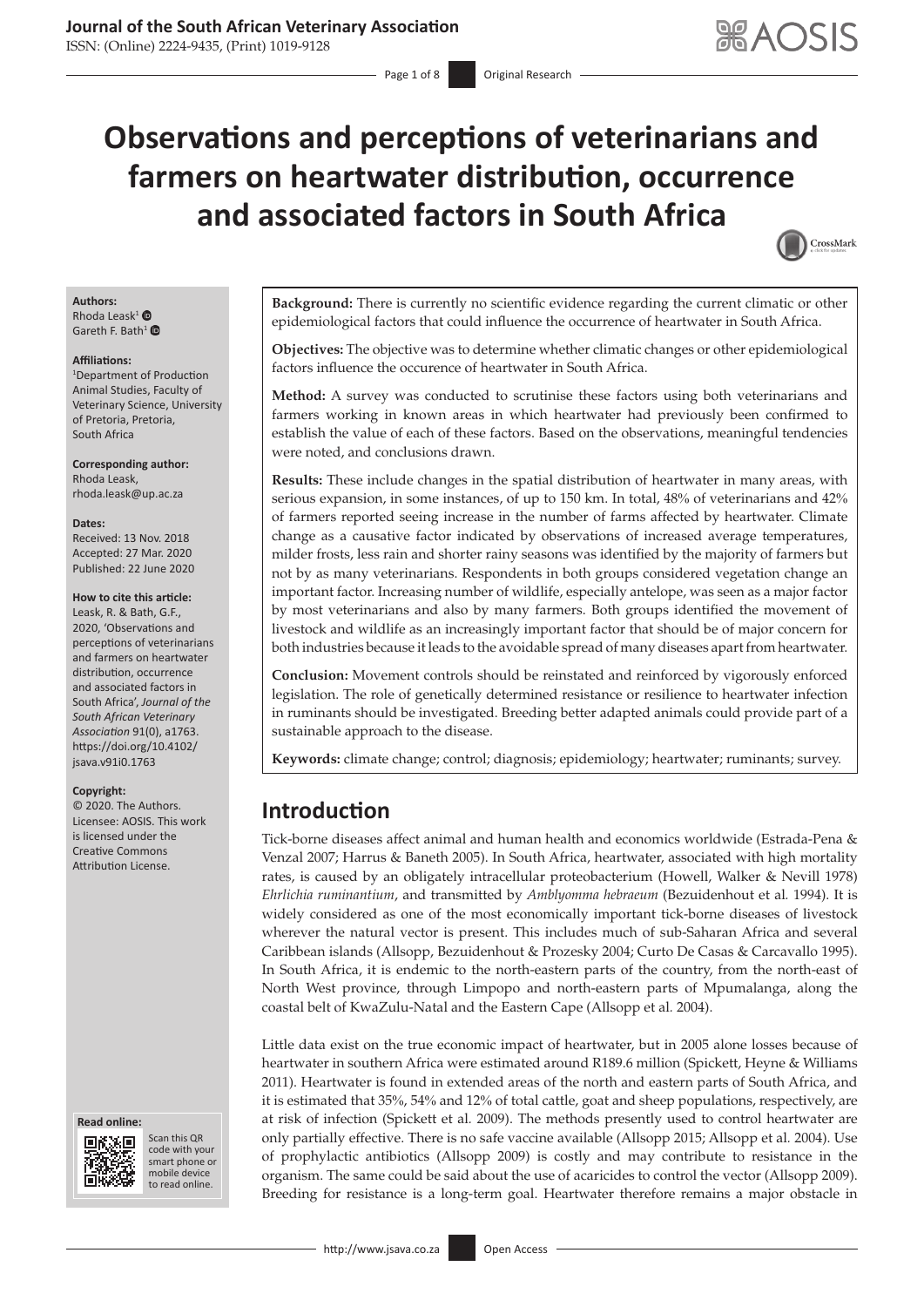the potential for productive farming in large parts of South Africa.

The main heartwater vector in South Africa, *A. hebraeum*, is highly adapted to particular climatic and habitat conditions (Allsopp et al*.* 2004). It is well known that vector-borne diseases such as heartwater are especially sensitive to climatic changes (Harrus & Baneth 2005; Randolph 2010; Slenning 2010). Patterns of continuing global climatic changes associated with anthropogenic greenhouse gases, including carbon dioxide, have been well documented, and there is an expanding bank of evidence of altering weather patterns and geographical changes in vector-borne disease (Slenning 2010). In areas such as Africa where possibilities for livelihood and food production are classified as marginal by the Food and Agriculture Organisation of the United Nations (FAO), it is predicted that even small changes concerning temperature or precipitation and its consequences could be disastrous (Albihn, Gustafsson & O'Hara Ruiz 2012; CurtoDe Casas & Carcavallo 1995). Furthermore, it is expected that developing nations such as South Africa will have less economic and technological flexibility to mitigate effects of climate change than developed nations (Albihn et al. 2012; Allsopp et al. 2004).

In South Africa, habitat suitability modelling based on tick collections of *A. hebraeum* shows the tick to be contained within its historical range (Spickett et al. 2009). However, recent tick surveys in the North West province showed that *A. hebraeum*, which is historically recorded to be present in grassed bushveld and wooded savannah regions of the province, appears to be now well established in mixed and sourish-mixed bushveld areas (Spickett et al*.* 2011). Another study based on climatic modelling of tick habitat suitability indicates a possible future decrease in habitat structure for *A. hebraeum* depending on temperature fluctuations (Estrada-Pena 2001, 2003).

The epidemiological dynamics of heartwater in South Africa according to available literature is unclear. There is anecdotal evidence from veterinarians, indicating that heartwater distribution is changing, but this has not been formally investigated before. This report tries to provide an indication of whether or not there has been a change in the distribution and incidence of heartwater according to the observations and experience of veterinarians as well as farmers. As subsidiary objectives, it seeks to identify factors, including climate change, that could be associated with a change in the occurrence of heartwater, and to evaluate the potential future impact on livestock production in South Africa.

This investigation was a cost-effective way of using veterinary and farmer knowledge and experience to reveal information on changes, or perceived changes, on heartwater occurrence in a short time. It could serve as a pilot study for further quantitative research targeted to specific areas identified as at maximum risk for the spread or intensification of heartwater.

The objective was to establish whether veterinarians and farmers in heartwater areas of South Africa have seen changes in the distribution and incidence of heartwater, and to identify possible causative factors, including climatic changes, that in their opinion could be associated with any observed changes. Control measures and diagnostic procedures in use were also investigated.

# **Materials and methods**

The model system was a survey in the form of a structured questionnaire to obtain empirical data from both veterinarians in the field and farmers. Design of the questionnaire was based on the principles published previously, accepted and implemented for use and appropriateness (Bailey 1978; Berdie 1973; Berdie, Anderson & Niebuhr 1986; Geer 1988; McCledon & O'Brien 1988; Montgomery & Crittenden 1977; Sheatsley 1983). The questionnaire was conducted predominantly in electronic form, although a hard copy was sent to those preferring it. The electronic questionnaire was easy to work with compared with postal questionnaires that historically had a low response rate, often below 20% (Holmes & Cockcroft 2008). English and Afrikaans versions of the questionnaire were made available. Missing data were dealt with as described by Dohoo, Martin and Stryhn (2003).

Non-probability sampling was used to make purposeful selection of veterinary practices to be included in the survey (Spickett et al*.* 2009). Veterinary practices that fell within a habitat-suitability index of 0.3–0.5 for *A. hebraeum* as indicated by recent tick surveys were identified for possible participation (Spickett et al. 2009). The monthly report of livestock diseases on the [landbou.com](http://landbou.com) website was used to ensure that all areas that encounter heartwater were included. The 'Rural Vet' online discussion group was used as the Internet source to request assistance from livestock veterinarians. Contact with farmers was through farmers' associations in the areas of the participating veterinarians and media appeals. Preferred veterinary practices were those that diagnosed heartwater in specific areas of the practice only, and where at least one veterinarian had been in fulltime service at the practice for a minimum of 5 years.

Of over 120 rural veterinary practices or organisations in South Africa, 74 that were apparently suitable were approached directly to participate in the heartwater survey and 25 volunteered to take part (33%). With the farmers, there were appeals through various media and organisations, so the representativeness of the sample (39) received could not be assessed. Nevertheless, the size of both groups was consistent with the experimental design. The respondents were analysed according to age, gender, length of time in the practice area, area of practice or farm, and percentage of practice activity relating to ruminants. The questions in the questionnaire were both analysable and quantifiable. The questionnaire encompassed various question formats, providing the participant with multiple choice options for single option selection or required the participant to rank or rate options (Holmes & Cockcroft 2008) with the main aim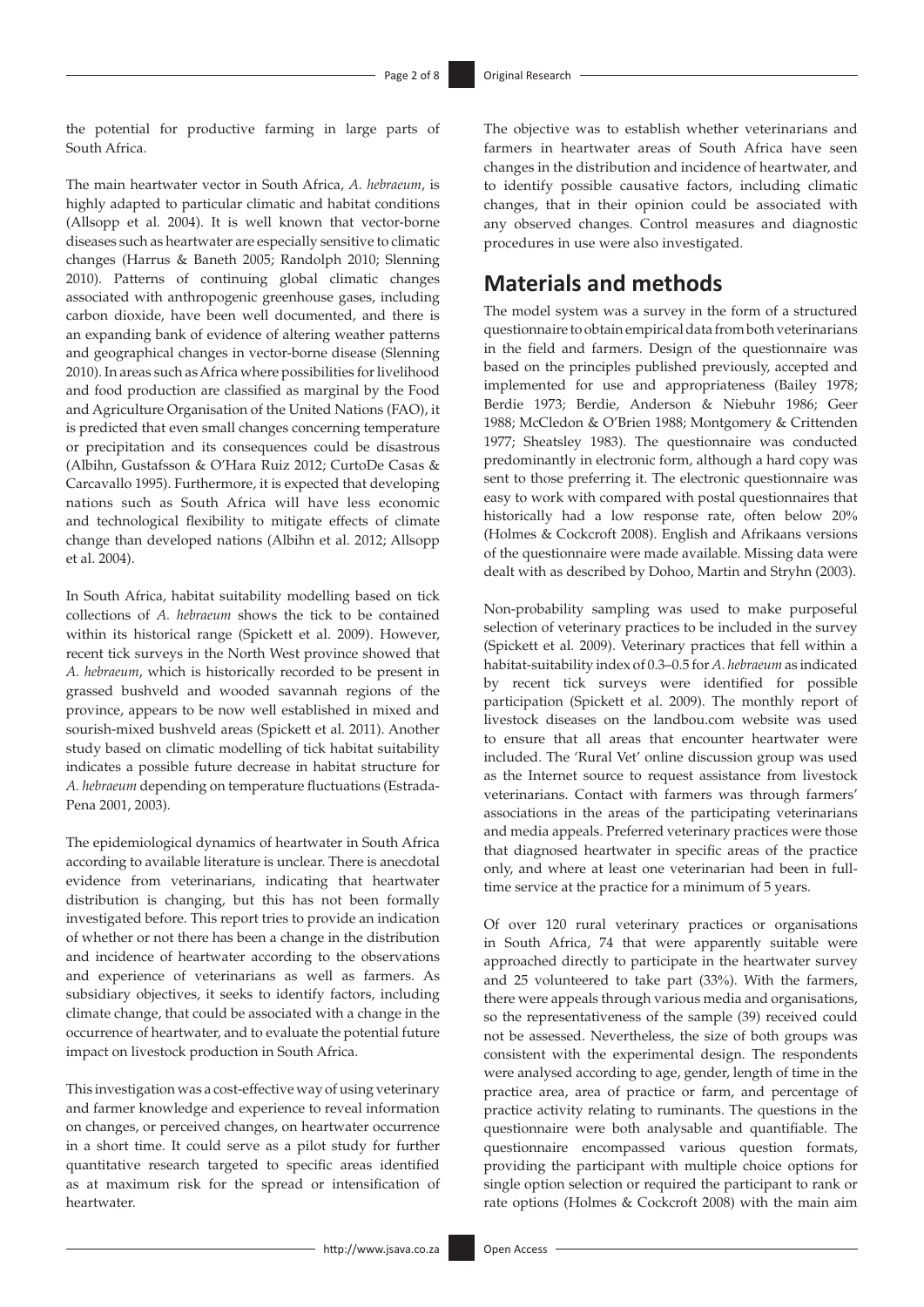of establishing whether or not there had been a change in heartwater distribution and prevalence as well as the subsidiary aims of establishing the level of possible contributory factors to this change. Possible factors identified included the introduction or increase in wildlife, changes in livestock numbers, type of farming systems used, changes in vegetation, introduction of domestic livestock and changes in weather patterns.

The questionnaire for farmers contained 21 questions and an additional six questions were added to the questionnaire for input from veterinarians. Answers to the questions were returned on 'SurveyMonkey' [\(www.surveymonkey.com\)](http://www.surveymonkey.com) to ensure that all the data were collected at one place. The questions were initially tested on five practices and five farmers to establish clarity and to make any improvements if required. After collection, the data were evaluated for any outliers or inconsistencies in the answers (Holmes & Cockcroft 2008). Each variable was analysed as appropriate in terms of distribution, grouping, mean or range and reported as a proportion of responses to a category (Holmes & Cockcroft 2008). Some data were evaluated further (Holmes & Cockcroft 2008).

### **Ethical consideration**

Ethical clearance was obtained from the University of Pretoria's Research and Ethics Committee (reference no. V070-14)

## **Results and discussion**

The responses of 25 veterinarians were analysed. These were quite well distributed along the known limit of heartwater occurrence, with the notable exception of the far northeastern communal areas of the Eastern Cape province. There were 39 responses from farmers that were suitable for analysis, although the geographic location of many farms was difficult or impossible to establish.

Questions 1–6 were background and qualifying questions.

*Question 1: Are there parts of your area where heartwater does not occur?*

For veterinarians the area referred to was their service areas, and for farmers it referred to the area they indulge in farming. Veterinarians: *n* = 25; 15 answered yes, 9 answered no and 1 was uncertain. Farmers: *n* = 39; 12 answered yes, 23 answered no and 4 were uncertain. Question 1 established whether heartwater was present in an area and to what extent. Answers that are more satisfactory came from veterinarians, with most (60%) indicating that they operated in or at the edge of the heartwater area, whilst only 31% of farmers indicated that they farmed in or near heartwater areas.

*Question 2: Indicate your practice's magisterial districts/location of your farm.*

Veterinarians: *n* = 25, Eastern Cape = 7, KwaZulu-Natal = 6, North-West/Gauteng =  $6$ , Mpumalanga =  $3$ , Limpopo =  $3$ . Farmers:  $n = 36$ . This established that there was a fair representative distribution of veterinarians throughout the target area, but the situation for the farmers was uncertain.

#### *Question 3: How long have you been practising*/*living in this area?*

Veterinarians:  $n = 25$ ; periods ranged from less than 5 years (7), more than 5 but less than 10 years (6), more than 10 but less than 20 years (4), to over 20 years (8). Farmers: *n* = 37; periods varied widely from less than 5 years to over 60 years. The results showed a wide, fairly even distribution of time spent in the area for both veterinarians and farmers. In addition, the information on veterinarians, when compared with information obtained in questions 12 and 13, showed that the time in practice had negligible influence on the responses given in the latter questions.

*Question 4: How many years of experience do you have with treating/working with ruminants?*

Veterinarians:  $n = 25$ , ranging from 3 to 40 years with a mean of 17 years. Farmers:  $n = 37$ , also ranged widely from 5 to 50 years. This information supported the data in question 3 and indicated that the great majority of both groups had sufficient experience with ruminants to make their input to the survey valuable.

*Question 5: How many veterinarians are currently employed at your practice?*

Numbers given varied from 1 to 9 veterinarians per practice: 1-person practices =  $8$  (36%), 2-person practices =  $3$  (14%), 3–5 persons = 5 (23%) and more than 5 persons = 6 (27%). Three of the 25 responded with 'State Vet', which could indicate single or multiple veterinarians. These results revealed a mean of 2.7 veterinarians per practice, with 29% of practices employing more than three veterinarians.

*Question 6: Approximately what percentage of the practice caseload are ruminants?*

Two veterinarians of the 25 did not respond to the question:  $n = 23$ ;  $0\% - 20\% = 5(22\%)$ ,  $21\% - 40\% = 2(9\%)$ ,  $41\% - 60\% =$ 8 (35%),  $61\% - 80\% = 4$  (17%), and  $81\% - 100\% = 4$  (17%). The case load of ruminants for practices indicated good exposure, with most (69%) showing a 41% or more share of ruminant work.

*Question 7: What is the approximate number of farms per year the practice provides service to?*

Two of the 25 veterinarians did not respond to the question: *n* = 23, 0–20 farms = 4 (17%), 21–40 = 9 (39%), 41–60 = 4 (17%),  $61–80 = 1$  (4%), and 80 or more farms = 5 (22%). The results showed good involvement with farms, with 43% reporting activity on 40 farms or more.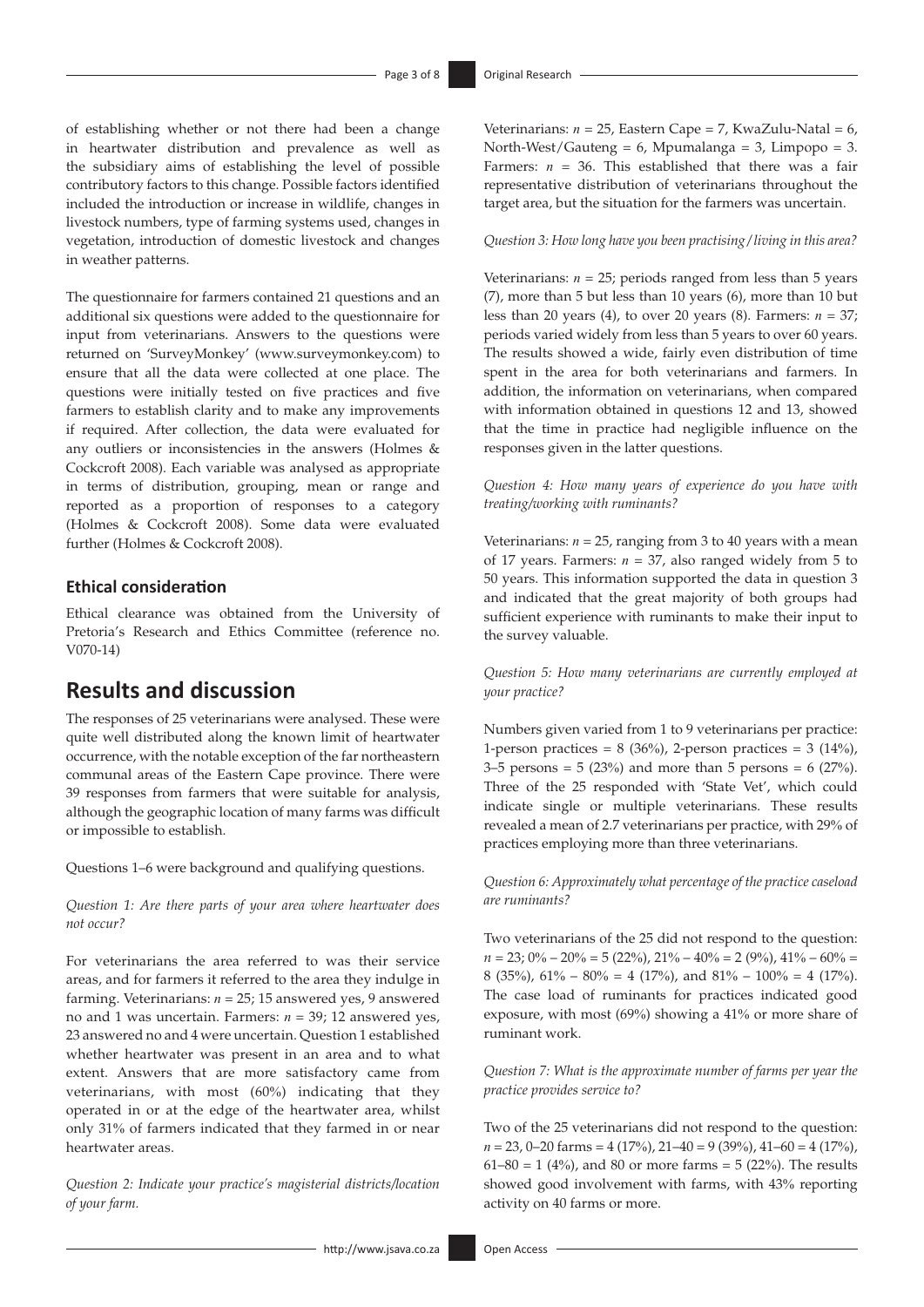*Question 8: Rate the importance of heartwater in your area on a scale of 1–10* (Table 1).

Table 1 shows that the vast majority of veterinarians and farmers rated heartwater as of major importance.

#### *Question 9: Have you noticed any changes in the number of heartwater cases in your area?*

- Changes in spatial distribution were only answered by veterinarians:  $n = 25$ . Fifteen veterinarians (60%) saw no changes in the distribution of heartwater, nine (36%) experienced a less than 50% increase and one veterinarian (4%) reported an increase of over 50%. No respondents experienced any decrease in the distribution of heartwater in their areas.
- Changes in the number of heartwater cases seen. Although the majority of veterinarians (60%) and a significant number of farmers (45%) experienced no change, there was a substantial number of both (40% and 35%, respectively) that were examining an increase in the numbers of cases,

**TABLE 1:** Rating of importance of heartwater in the veterinarians' or farmers' areas.

| Minor<br>importance $(1-3)$ |               |   | importance (4-6) | Major<br>importance $($ > 7) |               |  |
|-----------------------------|---------------|---|------------------|------------------------------|---------------|--|
| n                           | $\frac{0}{0}$ | n | $\frac{0}{0}$    | n                            | $\frac{0}{0}$ |  |
|                             | 16            |   | 12               | 18                           | 72            |  |
|                             |               |   | 10               |                              | 82            |  |
|                             |               |   |                  |                              |               |  |

Note: Some farmers did not complete the question.

with very few or no respondents experiencing decrease. This indicates that current control is failing.

• Change in the number of farms affected (Table 2). The numbers in Table 2 indicate a definite spread of heartwater in many areas.

#### *Question 10: Have you noticed any changes in the occurrence of heartwater recently?*

Veterinarians  $(n = 25)$ : None saw decrease only, two veterinarians (8%) saw both increase and decrease, 10 (40%) saw only increase, whilst 11 (44%) saw no change and two veterinarians (8%) were not sure. Farmers (*n* = 31): Two farmers (6%) saw only decrease, four (13%) saw both increase and decrease, eight (26%) saw only increase, 12 (39%) saw no change and five (16%) were not sure. This shows a similar pattern for recent changes in occurrence: Most veterinarians (44%) and farmers (39%) report no change in occurrence, whilst 40% of veterinarians and 26% of farmers reported that they saw only increase in occurrence. In the short-term impressions elicited by this question, this is another cause for real concern about the effective control of heartwater.

#### *Question 11: Indicate which months of the year are the worst months for heartwater?*

Veterinarians ( $n = 24$ ) and farmers ( $n = 31$ ). Figure 1 indicates the monthly distribution pattern seen by both veterinarians

| <b>TABLE 2:</b> Changes observed in the number of cases seen and farms affected. |               |                                            |                          |                    |               |                                            |               |                                             |               |  |  |
|----------------------------------------------------------------------------------|---------------|--------------------------------------------|--------------------------|--------------------|---------------|--------------------------------------------|---------------|---------------------------------------------|---------------|--|--|
| Decrease in number<br>of cases ( $>$ 50%)                                        |               | Decrease in number<br>of cases (< $50\%$ ) |                          | Constant/No change |               | Increase in number<br>of cases (< $50\%$ ) |               | Increase in number<br>of cases ( $> 50\%$ ) |               |  |  |
| n                                                                                | $\frac{0}{0}$ | n                                          | $\frac{0}{0}$            | n                  | $\frac{0}{0}$ | n                                          | $\frac{0}{0}$ |                                             | $\frac{0}{0}$ |  |  |
|                                                                                  |               |                                            |                          |                    |               |                                            |               |                                             |               |  |  |
| $\Omega$                                                                         |               | 0                                          | $\overline{\phantom{a}}$ | 15                 | 60            | 9                                          | 36            |                                             | 4             |  |  |
|                                                                                  | 10            | 3                                          | 10                       | 14                 | 45            | 10                                         | 32            |                                             |               |  |  |
|                                                                                  |               |                                            |                          |                    |               |                                            |               |                                             |               |  |  |
| $\Omega$                                                                         |               | 0                                          |                          | 13                 | 52            | 11                                         | 44            |                                             |               |  |  |
|                                                                                  | 11            |                                            |                          | 8                  | 42            | 8                                          | 42            |                                             |               |  |  |
|                                                                                  |               |                                            |                          |                    |               |                                            |               |                                             |               |  |  |



**FIGURE 1:** Months of the year where heartwater incidence appears to be the highest.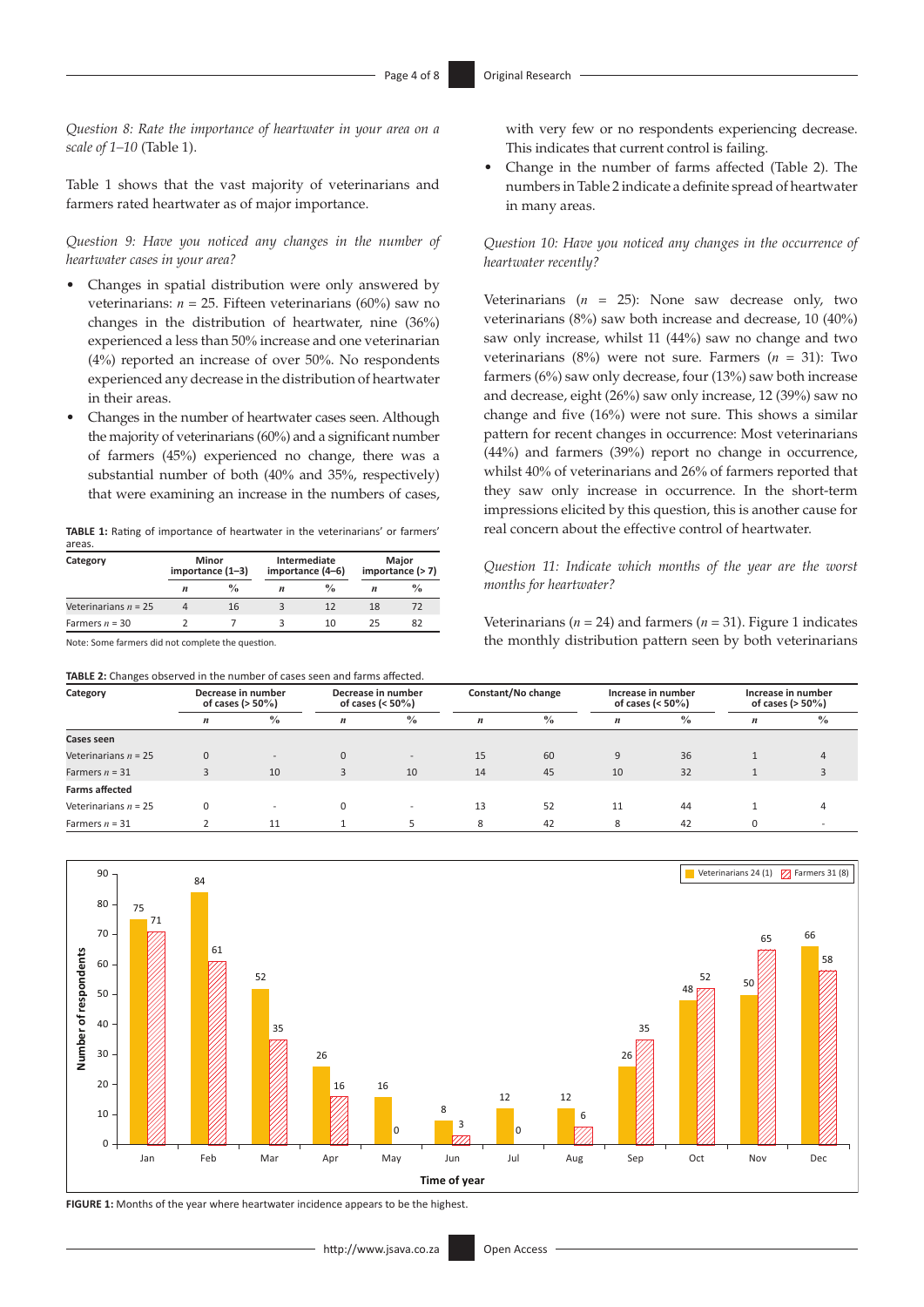and farmers which was very similar and in agreement with other reports.

*Question 12: In which 'out of season' months does heartwater occur?*

As expected, these results are largely a reciprocal of the bar graph to question 11 (Figure 1). However, only 16 veterinarians (64%) responded, and four (16%) reported an all-year-round occurrence. With the farmers, only 10 answered the question (26%). Like veterinarians, most reported April to September as the months when heartwater had been encountered unexpectedly. In response to a secondary question directed only at veterinarians to identify reasons for changes in annual incidence, 10 out of 25 (40%) did not respond; eight (32%) identified climate change, especially warmer winters (4, or 16%), whilst three (12%) said it was non-seasonal. Ticks, fire, game and management were also identified once each as causes of change in annual incidence.

*Question 13: How does the current monthly occurrence of heartwater compare with previous years?* (Table 3).

The majority of farmers and veterinarians reported no change or uncertainty as seen in Table 3.

*Question 14: On a scale of 0–5, rate the importance you believe each of the following factors has on any change in the seasonal distribution of heartwater* (Table 4).

A small number of veterinarians and farmers made some additional comments without a clear pattern emerging. Factors included climate, stock movement, sale of undipped animals, new farmers, lifestyle farming, more sheep or goats, and new strains of the organism.

*Question 15: Indicate all the prevalent antelope wildlife (free-living and ranches) in your area* (Table 5).

**TABLE 3:** Opinions on change in heartwater occurrence compared with previous years.

| Category                  | <b>Fewer months</b><br>at risk |               | More months<br>at risk |               |    | No change     | Uncertain |               |
|---------------------------|--------------------------------|---------------|------------------------|---------------|----|---------------|-----------|---------------|
|                           | n                              | $\frac{0}{0}$ | n                      | $\frac{0}{0}$ | n  | $\frac{0}{0}$ | n         | $\frac{6}{9}$ |
| Veterinarians<br>$n = 25$ |                                | $\Delta$      | 5                      | 20            | 13 | 52            | 6         | 24            |
| Farmers<br>$n = 31$       | 3                              | 10            |                        | 23            | 10 | 32            | 11        | 35            |

**TABLE 4:** Rating of factors that could contribute to changes in the occurrence of heartwater.

A small number of respondents provided a long list of other wildlife without revealing a useful indicator of species that may play a role in the spread of heartwater. There was a good agreement between veterinarians and farmers on the potential role in spreading heartwater ticks by kudu and impala, which are both excellent at jumping fences. Reports of the presence of other antelope clearly demonstrate the possible role of wildlife in maintaining tick populations. It was of interest to note how often giraffe and sable were recorded by both respondent groups.

*Question 16: Which of the following intermediate hosts for heartwater ticks are present in your area?*

Table 6 shows the presence and rankings of intermediate hosts for heartwater on farms surveyed.

Whilst six veterinarians and 13 farmers listed other species, these were considered negligible in their role in the spread of heartwater. Known intermediate hosts for immature

**TABLE 5:** Prevalence of antelope wildlife and ranking of importance from 1 being most important to 7 being least important in the spread of heartwater ticks.

| Wildlife        | <b>Responses and rankings</b> |                            |         |                    |                  |                |  |  |  |
|-----------------|-------------------------------|----------------------------|---------|--------------------|------------------|----------------|--|--|--|
| species         |                               | Veterinarians ( $n = 25$ ) |         | Farmers $(n = 27)$ |                  |                |  |  |  |
|                 | <b>Responses</b>              |                            | Ranking |                    | <b>Responses</b> | Ranking        |  |  |  |
|                 | $\boldsymbol{n}$              | $\frac{0}{0}$              |         | $\boldsymbol{n}$   | $\frac{0}{0}$    |                |  |  |  |
| Kudu            | 22                            | 88                         | 1       | 18                 | 67               | $\mathbf{1}$   |  |  |  |
| Wildebeest      | 21                            | 84                         | 2       | 7                  | 26               | 4              |  |  |  |
| <b>Blesbuck</b> | 20                            | 80                         | 3       | 18                 | 67               | $\overline{2}$ |  |  |  |
| Impala          | 20                            | 80                         | 3       | 14                 | 52               | 3              |  |  |  |
| Giraffe         | 11                            | 44                         | 5       | 6                  | 22               | 6              |  |  |  |
| Springbuck      | 10                            | 40                         | 6       | $\overline{4}$     | 15               | 7              |  |  |  |
| Sable           | 9                             | 36                         | 7       | 7                  | 26               | $\overline{4}$ |  |  |  |

| <b>TABLE 6:</b> Presence and rankings (1 most important to 7 least important) of |  |  |  |  |
|----------------------------------------------------------------------------------|--|--|--|--|
| intermediate hosts for heartwater in the areas surveyed.                         |  |  |  |  |

| Wildlife     | <b>Responses and rankings</b>     |                            |                |                    |                  |                |  |  |  |
|--------------|-----------------------------------|----------------------------|----------------|--------------------|------------------|----------------|--|--|--|
| species      |                                   | Veterinarians ( $n = 25$ ) |                | Farmers $(n = 28)$ |                  |                |  |  |  |
|              |                                   | <b>Responses</b>           | Ranking        |                    | <b>Responses</b> | Ranking        |  |  |  |
|              | $\frac{0}{0}$<br>$\boldsymbol{n}$ |                            |                | $\boldsymbol{n}$   | $\frac{0}{0}$    |                |  |  |  |
| Guinea fowl  | 25                                | 100                        | $\mathbf{1}$   | 26                 | 93               | $\mathbf{1}$   |  |  |  |
| Bush pig     | 21                                | 84                         | $\overline{2}$ | 14                 | 50               | 5              |  |  |  |
| Rodents      | 20                                | 80                         | 3              | 23                 | 82               | $\overline{2}$ |  |  |  |
| Scrub hare   | 19                                | 76                         | $\overline{4}$ | 19                 | 68               | 3              |  |  |  |
| Warthog      | 16                                | 64                         | 5              | 15                 | 54               | $\overline{4}$ |  |  |  |
| Tortoise     | 16                                | 64                         | 5              | 14                 | 50               | 5              |  |  |  |
| Cattle egret | 10                                | 40                         | 7              | 9                  | 32               | 7              |  |  |  |

| $-$<br><b>Factors</b>                     |          |    | Respondents      |                   | Importance score from 0 (unimportant) to 5 (extremely important) |               |                  |               |                  |               |  |
|-------------------------------------------|----------|----|------------------|-------------------|------------------------------------------------------------------|---------------|------------------|---------------|------------------|---------------|--|
|                                           | Category |    | <b>Responses</b> |                   | $0 - 2$                                                          |               | $3 - 4$          |               |                  |               |  |
|                                           |          | n  | $\frac{0}{0}$    |                   | $\boldsymbol{n}$                                                 | $\frac{0}{0}$ | $\boldsymbol{n}$ | $\frac{0}{0}$ | $\boldsymbol{n}$ | $\frac{0}{0}$ |  |
| Changes in weather                        | Vets     | 22 | 88               |                   | 9                                                                | 41            | 13               | 59            | 6                | 27            |  |
|                                           | Farmers  | 26 | 67               | 13                | 3                                                                | 12            | 23               | 88            | 15               | 58            |  |
| Changes in vegetation                     | Vets     | 22 | 88               | 3                 |                                                                  | 32            | 15               | 68            |                  | 9             |  |
|                                           | Farmers  | 26 | 67               | 13                |                                                                  | 27            | 19               | 73            | ٩                | 35            |  |
| Movement Wildlife or<br>livestock changes | Vets     | 23 | 92               | $\mathbf{r}$      | $\mathcal{L}$                                                    | 9             | 21               | 91            | 6                | 26            |  |
|                                           | Farmers  | 25 | 64               | 14                |                                                                  | 4             | 24               | 96            | 11               | 44            |  |
| Management changes                        | Vets     | 23 | 92               | $\mathbf{\Gamma}$ | 4                                                                | 17            | 19               | 83            |                  | 22            |  |
|                                           | Farmers  | 26 | 67               | 13                |                                                                  | 12            | 23               | 88            | 15               | 58            |  |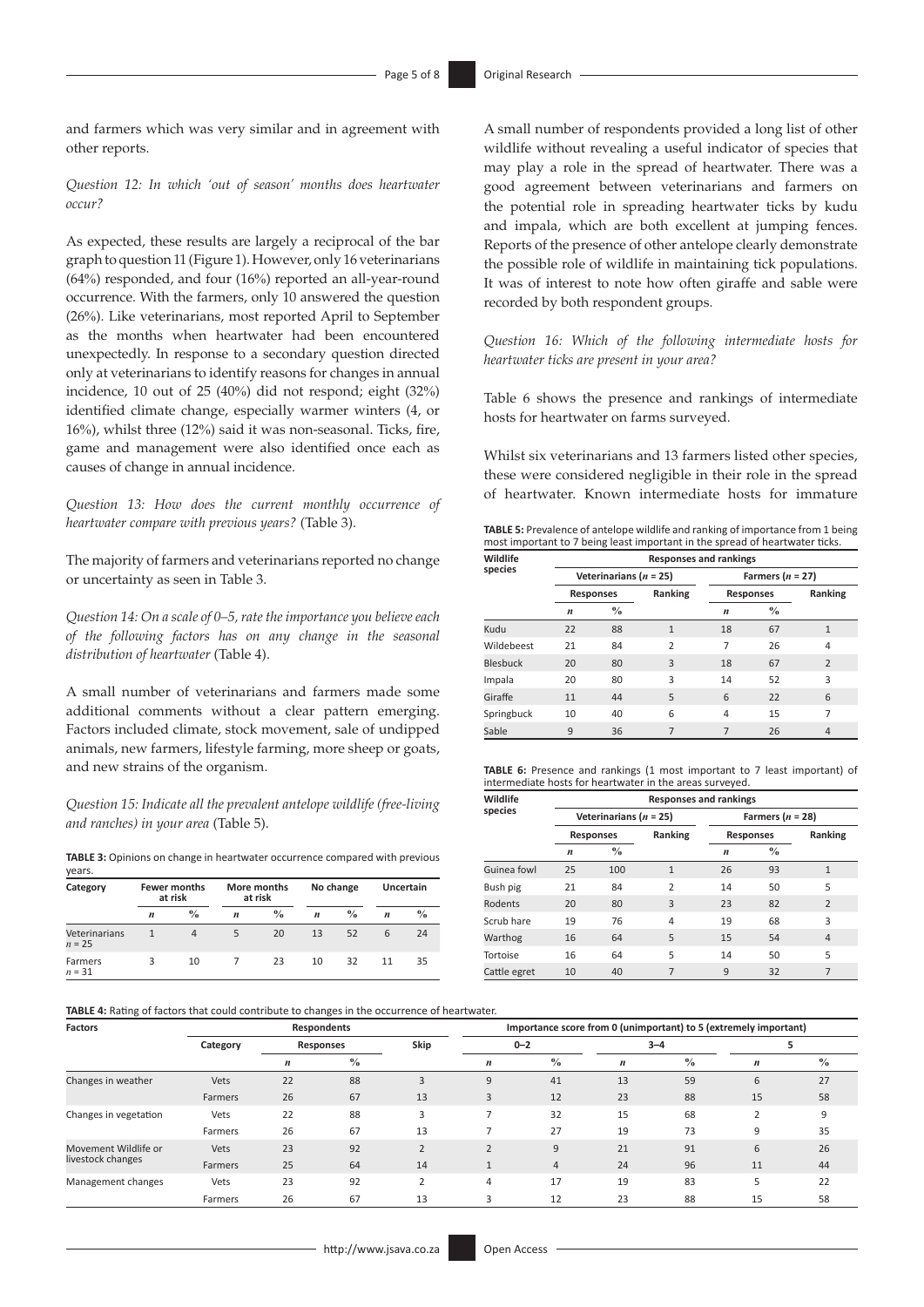stages of heartwater ticks or other carriers of ticks were indeed abundant so that the tick once transferred to new suitable environments could readily be established permanently.

*Question 17: In your opinion have any of the following factors changed in your area?*

The results to questions 17 and 18 are discussed in more detail below.

*Question 18: Rate the importance on a scale of 0 (of great importance) to 11 (of no importance) the effect on the occurrence of heartwater of each of the following factors.*

On the factors of weather and climate, the survey revealed the greatest differences between the two groups. Regarding average temperatures, 54% of veterinarians saw no change, whilst 43% of farmers saw gains. Regarding rainfall, most veterinarians (61%) reported no change, whilst most of farmers (54%) reported a decrease. Regarding the length of rainy season, most veterinarians (38%) saw no change, whilst most farmers (60%) reported a decrease. Finally, regarding frost, most veterinarians (58%) saw no change, whilst with farmers there were equal responses for 'no change' (31%) and for increased severity of frost. When this response is related to the information given for weather and climate in question 15, there is consistency in the replies given in both groups. However, significant discrepancies between veterinarians and farmers on the importance of climate change were evident, with an average ranking of 6 for veterinarians and a higher ranking of 4 for farmers in question 19. Regarding vegetation and bush cover, the veterinarian group was more consistent. This aspect was given similar importance in question 15 with the majority (58%) saying that bush cover was increasing. It was rated as number 4 in the list of importance. The farmer group rated it higher in question 15, yet were evenly split between increase (33%) and decrease (33%) and only rated it as a low factor 9, revealing an important degree of inconsistency.

Regarding the presence of wildlife as a factor, veterinarians saw this as very important, with 79% reporting increase and ranked it as number 1. Farmers rated this as far less important, with 46% finding increase in wildlife and ranked it a much lower 6.

The groups also differed in observations about the use of heartwater vaccine: 40% of veterinarians reported a drop in use, whilst 52% of farmers reported no change. Both groups ranked this aspect at low 8 and 9, respectively.

Tick control was seen as a less important factor by veterinarians, with 36% reporting 'no change' closely followed by 'decrease' (32%), but ranking it as 3. The farmer group mainly reported an increased use of dipping (36%) followed closely by 'no change' (32%), yet ranked dipping as a very high factor at 1. Neither group was thus very consistent in their answers.

Regarding prophylactic blocking, both groups believed that there was a major increase in the use of this control method. Of the veterinarians, 44% saw increase with 32% reporting no change, ranking it as factor 5. In the farmer group, 36% saw increase, whilst 32% reported no change, giving it as factor 1.

Finally, management was seen as an important factor in both groups. However, there could have widely diverging interpretations of what was meant by 'management'.

*Questions 19–21 covered aspects of diagnostics of heartwater and are discussed below question 21.*

*Question 19: Which of the following diagnostic methods have been used in support of the diagnosis of heartwater?*

*Question 20: What percentage of suspected heartwater cases or outbreaks is confirmed by a brain smear or other laboratory diagnostic methods?*

*Question 21: Which of the following laboratory diagnostic methods have you used to confirm the diagnosis of heartwater?* (six options were supplied; veterinarians only).

All 24 veterinarian respondents listed standard brain smears. In addition, one used immunoperoxidase staining because of easy access to the technique. None of the other options listed were used.

The above questions addressed diagnostic approaches used for heartwater. There were clear and important differences between the groups: veterinarians used a wider diversity of methods in a more balanced way than farmers who relied mainly on clinical signs, course of the disease, tick presence and treatment response. Veterinarians relied much more on confirmatory evidence than farmers, who reported that 77% only confirmed heartwater in less than 20% of cases. The scope for misdiagnosis is obvious, especially because tetracycline has a very broad spectrum activity and is used in curing many diseases other than heartwater. It was clear from responses that alternative methods of diagnosing heartwater have had virtually no impact, and ways of reliably confirming provisional diagnosis are lacking (or are not in use for living cases). There were relatively few reports of cases of atypical heartwater. It was perhaps significant that some of these forms were only reported by single respondent veterinarians. It is unlikely that certain forms of heartwater only occur in one region, and more likely that unusual cases are either overlooked or misdiagnosed as something else.

*Question 22: Have you noticed any atypical clinical signs in heartwater cases? Please specify and indicate how many of such signs have you seen?* (veterinarians only).

Only 10 veterinarians responded. Atypical forms described comprised the following: peracute cases – no symptoms (3); abnormal gait (stiff, lame) (2); cold heartwater – no fever (1); neurological cases – not specified (1); severe haemorrhagic enteritis (1); atypical forms unknown (2).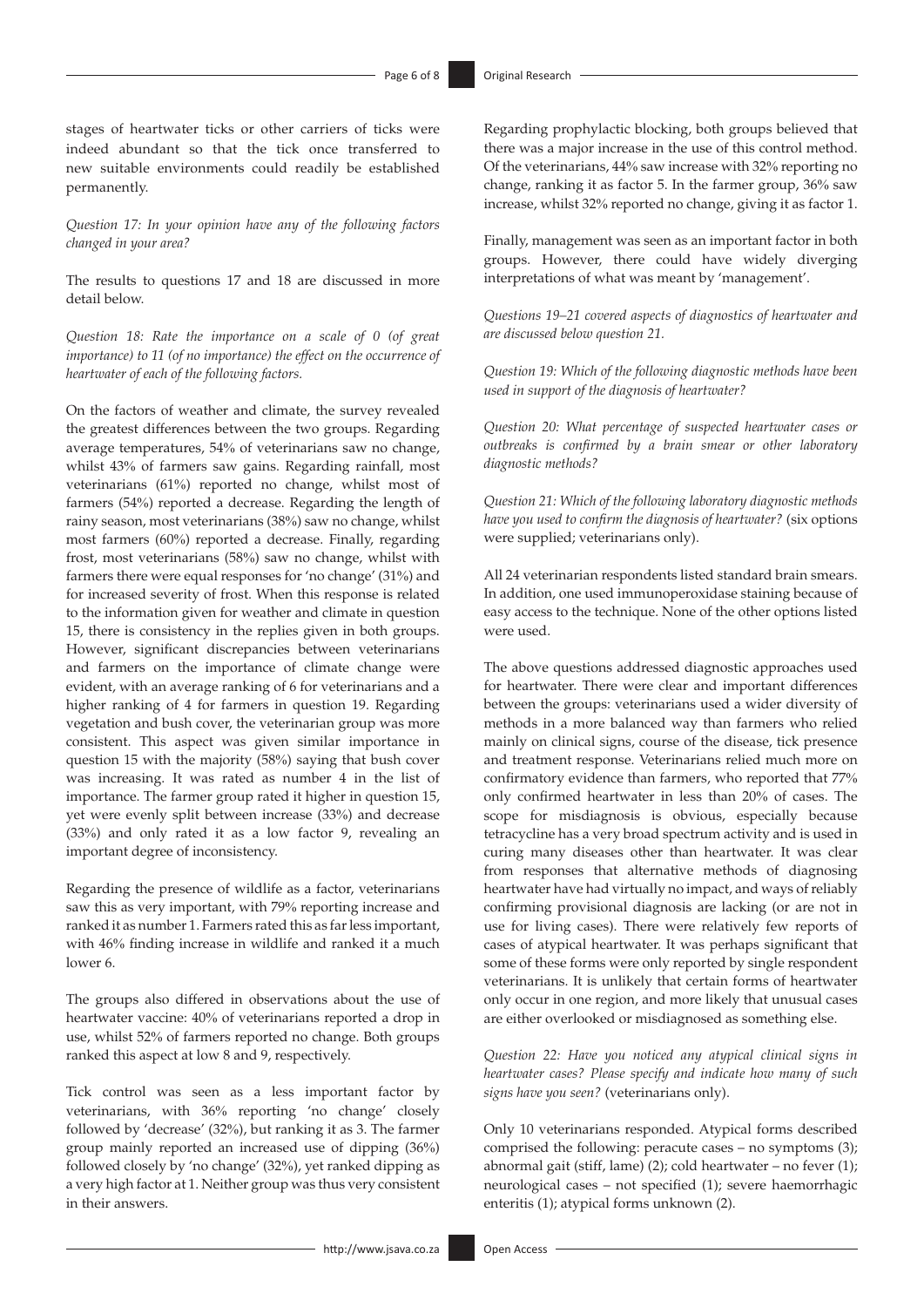#### *Question 23: Please share any additional comments.*

Only three veterinarians provided additional comments. One said that heartwater is one of the greatest problems in the Eastern Cape. Another emphasised the severe long-term risk of anti-microbial resistance involved in the widespread practice of blocking the entire herd or flock with tetracycline every 10–14 days for long periods. The third veterinarian questioned the assumption that climate change was to blame, citing his own records going back decades that did not reveal significant changes in weather patterns. Fourteen farmers responded, largely giving their own 'formulae' for controlling heartwater, involving blocking, intensive dipping, using an indigenous breed and other observations.

### **Conclusion**

The survey, although limited in scope, achieved the aims set out for the project. The sample size, structure, demographics, geographic distribution and experience profiles of both veterinary and farmer groups who participated were adequate for gathering useful and reasonably reliable data and the conclusions drawn.

It is concluded from the responses that there has been epidemiological changes in the spatial distribution of heartwater in many areas, with serious geographic expansion in some. There are reports of expansion of up to 150 km, and 48% of veterinarians and 42% of farmers reported discovering increase in the number of farms affected by heartwater, which underlines the conclusion drawn.

Many factors were identified as playing some role in causing these changes. Although impact assessments differed between the respondent groups, there was some agreement that the factors identified had changed, at least in many cases, and that these changes had affected the distribution and/or severity of heartwater. Climate change, indicated by observations of increased average temperatures, milder frosts, less rain and shorter rainy seasons, was seen by the majority of farmers as an important factor that had affected occurrence of heartwater. However, many veterinarians did not share this view. Changes in vegetation, not necessarily caused only by climate change, were considered important factors, presumably in improving habitat suitability for the tick vector, by some respondents in both groups.

An increasing presence of wildlife, especially some antelope species, was seen as a major factor by most veterinarians and many farmers in the increased effect of heartwater. Because these species can harbour the heartwater organism or carry ticks, they could also constitute a reservoir for it. Both groups identified the movement of both livestock and wildlife as an increasing and important factor in spreading the disease. Movement control does not appear to be sufficient or satisfactory.

The future impact of relying on tick control must be of great concern because more frequent dipping of whole herds or

flocks to achieve control of heartwater must eventually lead to the development of severe acaricide resistance. Control achieved by routine and regular block treatments of entire flocks or herds was also seen as a major factor and as increasing in use for both respondent groups, each giving it a high ranking. However, reliance on blocking must lead to a much greater risk of developing widespread antimicrobial resistance against the one drug group (tetracyclines) that is cheap and currently very effective in treating heartwater. There is anecdotal support that resistance to this drug has already begun to emerge. It is clear that satisfactory heartwater control could only be achieved by concerted, balanced and epidemiologically sound management and not by unsustainable and ultimately dangerous reliance on total acaricidal tick control and routine suppression of infection by antibiotics.

Heartwater diagnosis at necropsy, backed by appropriate histopathological staining and examination, is both reliable and accurate. However, few farmers confirm suspected cases by means of laboratory testing which may result in misdiagnosis and a true reflection of prevalence of the disease is thus difficult to obtain. Another complication in the diagnosis of the disease is the lack of typical clinical signs, which is confounded by atypical forms of heartwater.

### **Recommendations**

As this survey was based on perceptions, experiences and opinions of two limited, though representative groups of volunteer respondents, the results should be checked and verified by further more extensive, comprehensive and objective investigations. In particular, changes in geographic distribution and severity of heartwater require additional verification. The role of factors identified in this survey, including possible changes in climate, vegetation cover, wildlife presence and movements of livestock require further investigation.

Development of a true vaccine that is practical, effective, safe and affordable should be of the highest concern and priority. After decades of trials, researchers at Onderstepoort Veterinary Institute have developed a very promising candidate vaccine; its further development to commercial stage by Onderstepoort Biological Products must receive more urgency and attention.

Because the diagnosis of heartwater in living animals rests too much on clinical signs that are not ranked by importance, reliability, regularity and severity, the chances of misdiagnosis should be clear. Research should be conducted to improve the reliability of a diagnosis of heartwater in live animals in terms of a weighted checklist or useful laboratory tests or both.

The role of genetically determined resistance or resilience to heartwater infection in ruminants should be investigated. Breeding better adapted animals could provide part of a sustainable approach to the disease.